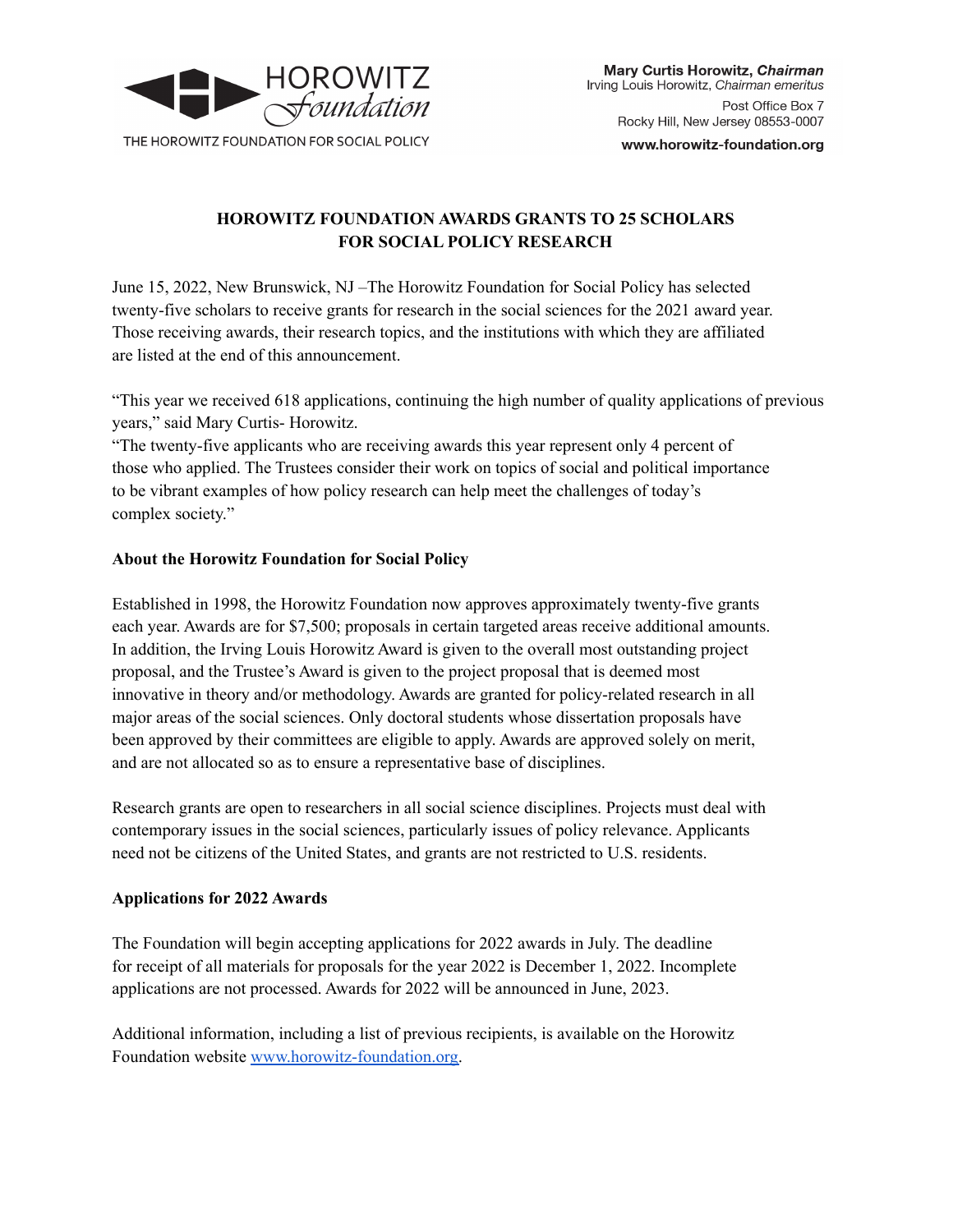# **2021 Horowitz Foundation Award Winners**

## **Victoria Asbury-Kimmel, Harvard University** Joshua Feigenbaum Award

Assessing the Effects of Immigration Discourse on Subjective Evaluations of Americanness and Resource Allocation

# **Benjamin A. Barsky, Harvard University**

Assessing Individual and Structural Factors Associated with Opioid Mortality among Recently Incarcerated Individuals in Massachusetts

# **Lindsay Bing, University of Texas at Austin**

Beyond Conviction: Criminal Court Processes and their Implications for Inequality

## **Ana P. Canedo, University of Texas at Austin**

The Economic and Social Consequences of Return Migration to Mexico

## **Neko Castleberry**, **American University**

Examining the Direct and Indirect Effects of Contraceptive Access

## **Matt Fowle, University of Washington**

The Color of Homelessness: The Causes, Reproduction, and Consequences of Racial Inequality in Homelessness

## **Konrad Franco, University of California, Davis**

Investigating the Relationship between Jails, Incarceration, and Health Care Institutions

# **Max Griswold, Pardee RAND Graduate School** Donald R. Cressey Award

An Evaluation of Crime-Free Housing Ordinances

# **Erin Ice, University of Michigan** Eli Ginzberg Award

Patching Up the Safety Net: The Negotiation and Construction of Long-Term Care Systems in the U.S.

# **Yifan Jia**, **King's College London** Harold D. Lasswell Award

Dealing with the Perpetrators of Gross Human Rights Violations Abroad: A Study of the use of "Magnitsky" Sanctions

## **Sandhya Kajeepeta, Columbia University**

Estimating the Unintended and Racialized Consequences of the Police-Centric Response to Intimate Partner Violence (IPV)

# **Anisa Kline, The Ohio State University**

Uncounted and Invisible: the Lives and Health of H-2A Workers in Ohio

#### **Sarah Kotb, Harvard University** Irving Louis Horowitz Award

Pay-As-You-Go Healthcare: The Effects of Ungated Healthcare on Formal Insurance Markets